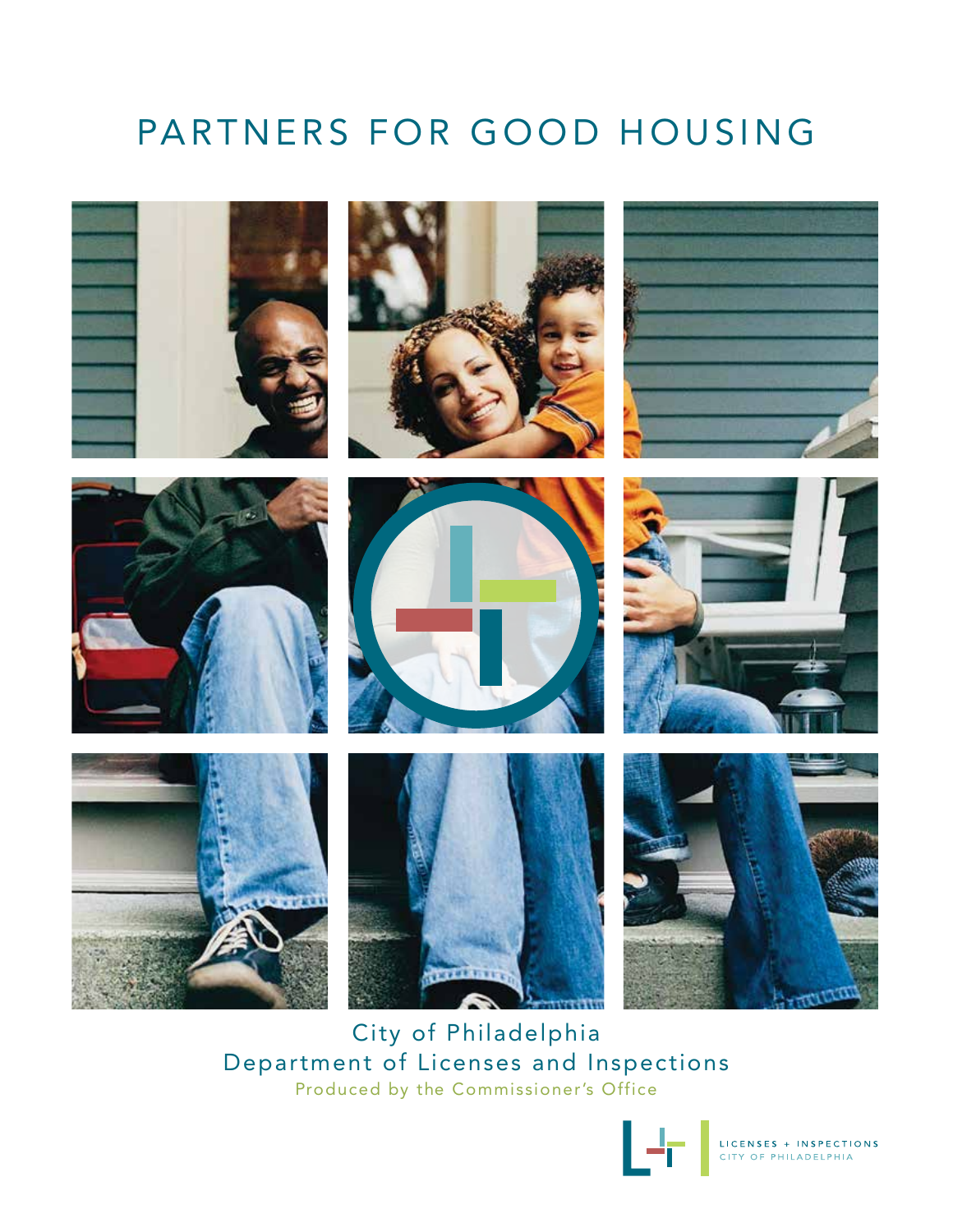# PARTNERS FOR GOOD HOUSING

The City of Philadelphia, on behalf of its citizens, has set minimum health, safety, and maintenance standards for houses and apartments. Keeping the housing in our city up to these standards involves a partnership between tenant, landlord, and the City. All three must work together to provide decent housing for everyone.

The information in this guidebook applies to Philadelphia, Pennsylvania and is based on the Code of General Ordinances of the City of Philadelphia – particularly Title 4, the Building Construction and Occupancy Code.

*Partners for Good Housing* outlines the responsibilities of owners, tenants, and landlords for maintaining houses and apartments in a safe and clean condition.

Additional information, including online access to this booklet in multiple languages, as well as access to the Building Construction and Occupancy Code (which includes the 2015 Philadelphia Property Maintenance Code), is available at the Department's website: www.phila.gov/li.

Thank you to the Department of Public Health and Environmental Health Services for your ongoing support and contributions.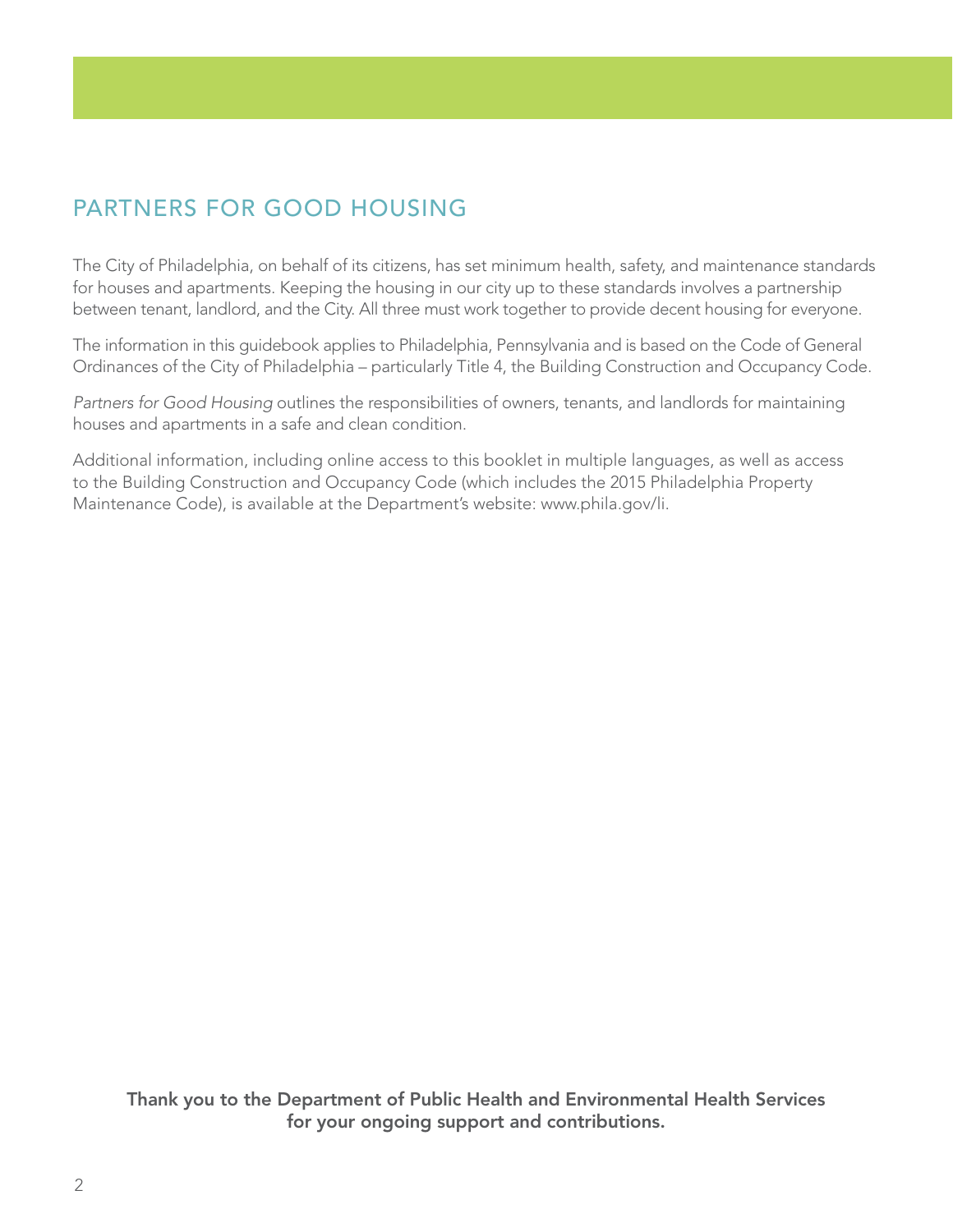

# TABLE OF CONTENTS

| Keeping Homes, Apartments, and Yards Clean and Sanitary  12      |
|------------------------------------------------------------------|
| How the Building Construction and Occupancy Code is Enforced  14 |
|                                                                  |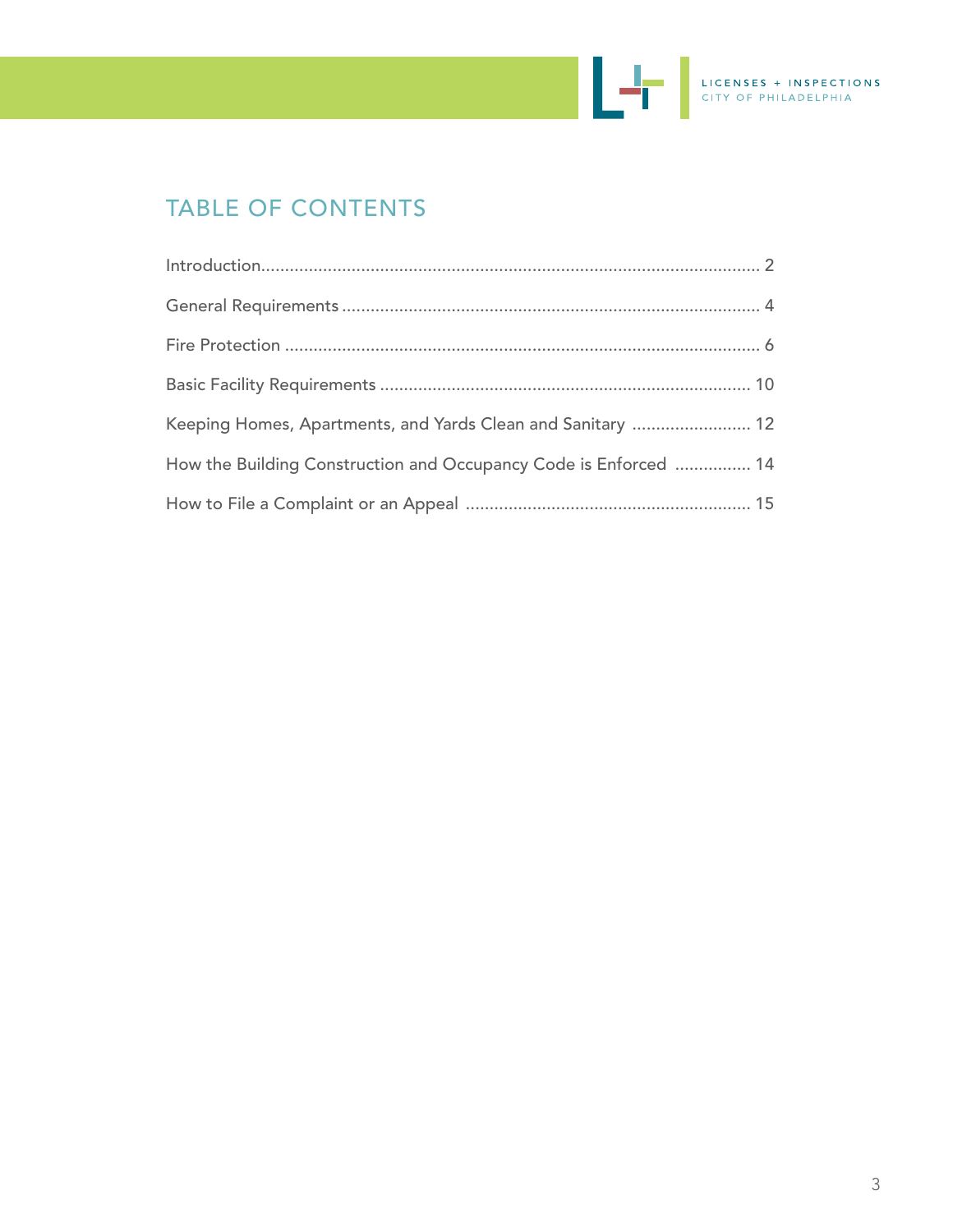# WHO NEEDS A RENTAL LICENSE?

The owner of any dwelling unit, multiple family dwelling, rooming house, dormitory, hotel, one-family dwelling, two-family dwelling, or rooming unit let for occupancy must obtain a Rental License. For more information visit the City's website, www.phila.gov, and see section 9-3900 of the Philadelphia Code. High-rise residential buildings, those with a floor 75 feet or more above the lowest level of fire department vehicle access, are also required to obtain an Annual High-rise License.

#### 1. RENTAL LICENSE

For more information see section 9-3900 of the Philadelphia Code online at www.phila.gov/li.

#### EXCEPTIONS:

- A Rental License does not need to be obtained for an individual unit if one has been issued for the building in which that dwelling or rooming unit is located.
- A Rental License is not required if the property is occupied by an immediate family member.

Landlord Lead Paint Responsibilities

As of December 21, 2012, the Lead Paint Disclosure and Certification Law will require Philadelphia landlords to ensure that property rented to families with children six years and younger is lead safe when the following three conditions are met:

- 1. The property was built before 1978; and
- 2. There is a change of occupancy; and
- 3. Any new occupant is aged six years or less

Before a lease is signed the landlord must provide the tenant with a current certificate indicating that the property has passed a visual inspection for deteriorated paint and has been cleared by lead-dust wipe samples or is free of any lead paint.

Only a Pennsylvania Licensed Inspector, Risk Assessor or EPA Certified Lead-Dust Sampling Technician can provide a certification.

A copy of the certificate signed by the tenant, along with the dust wipe test results, must be sent to the Philadelphia Department of Public Health.

When signing an application for a new or renewed rental license, property owners are now required to indicate they are in compliance with this law. For more information, copies of the law, guidance for landlords, sample certificates, and more, go to: www.phila.gov/health/leadlaw.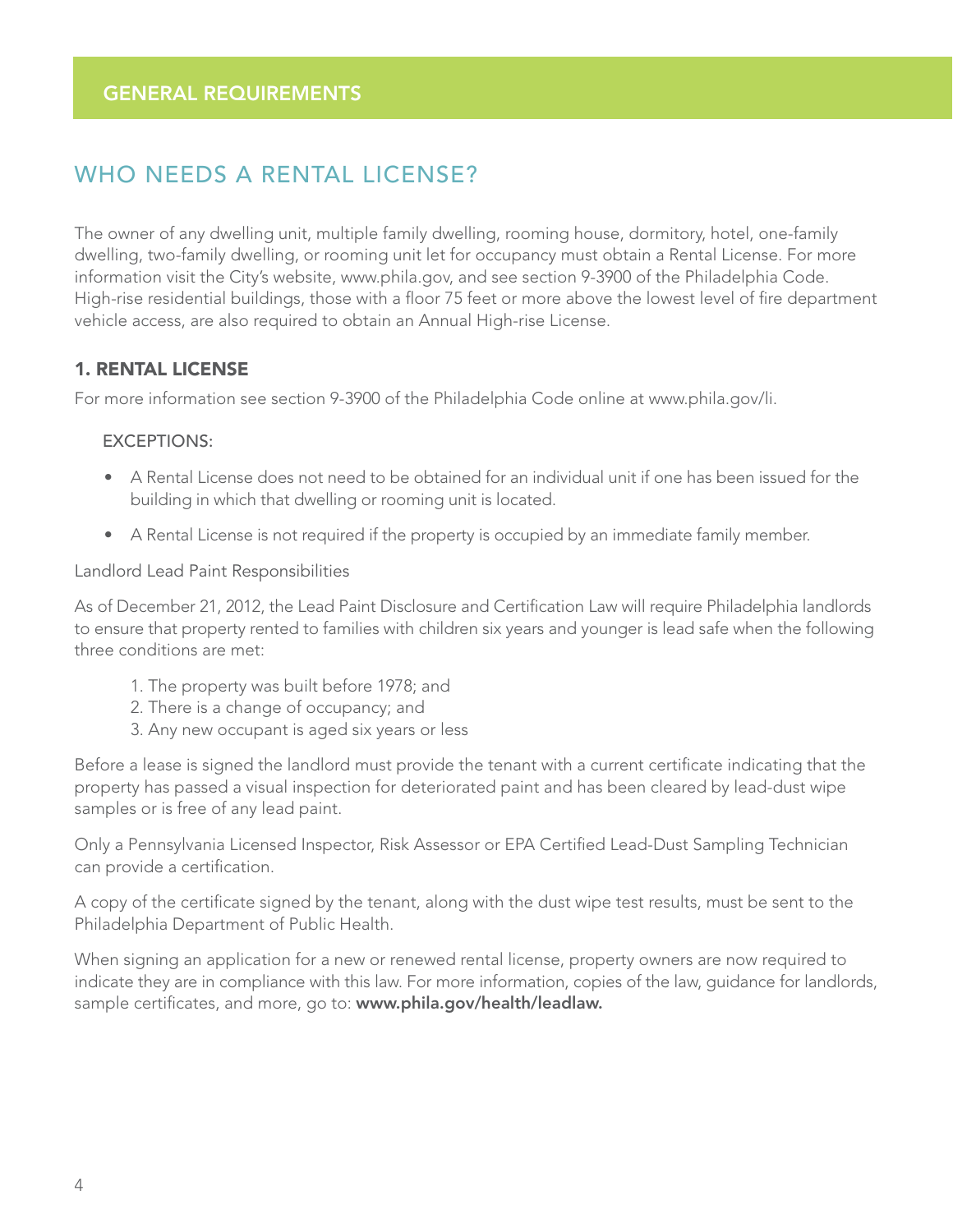

# 2. COMMERCIAL ACTIVITY LICENSE (CAL)

Formerly known as the Business Privilege License, this license is required of every person desiring to engage in any business in the City of Philadelphia. It is a lifetime license with a one-time fee and applies to all businesses owned by a person under one name.

#### EXCEPTION:

• For a property with four or less rental units, where the owner lives on the premises, a Commercial Activity License is not required.

# 3. BUSINESS TAX ACCOUNT NUMBER

This is a number assigned by the Philadelphia Revenue Department to identify tax accounts. One number applies for all licenses obtained by an individual.

- The CAL and Business Tax Account Number are applied for using the same form. Only one Commercial Activity License and one Business Tax Account Number are required of one individual, regardless of how many rental properties he or she owns.
- In order to obtain the required license, property owners and landlords must be tax compliant.

#### 4. ZONING APPROVAL

A property must be properly zoned in order to operate as a dwelling for rent. Zoning approval is required even if the owner occupies one of the units.

#### OTHER REQUIREMENTS

Each time a dwelling unit is rented to a new tenant, the owner must give the tenant:

- I. A Certificate of Rental Suitability issued by the Department no more than sixty (60) days prior to the start of tenancy.
- II. A copy of this booklet, *Partners for Good Housing*.
- III. The Certificate of Rental Suitability, which must include the owner's attestation to the suitability of the dwelling unit. (L+I will not issue a Certificate unless the owner has obtained all licenses required to rent the property.)
- IV. Any owner required to obtain a Rental License must designate a Managing Agent who resides in the city or regularly attends a business office within the city.
- V. An owner that resides within the city may act as the Managing Agent.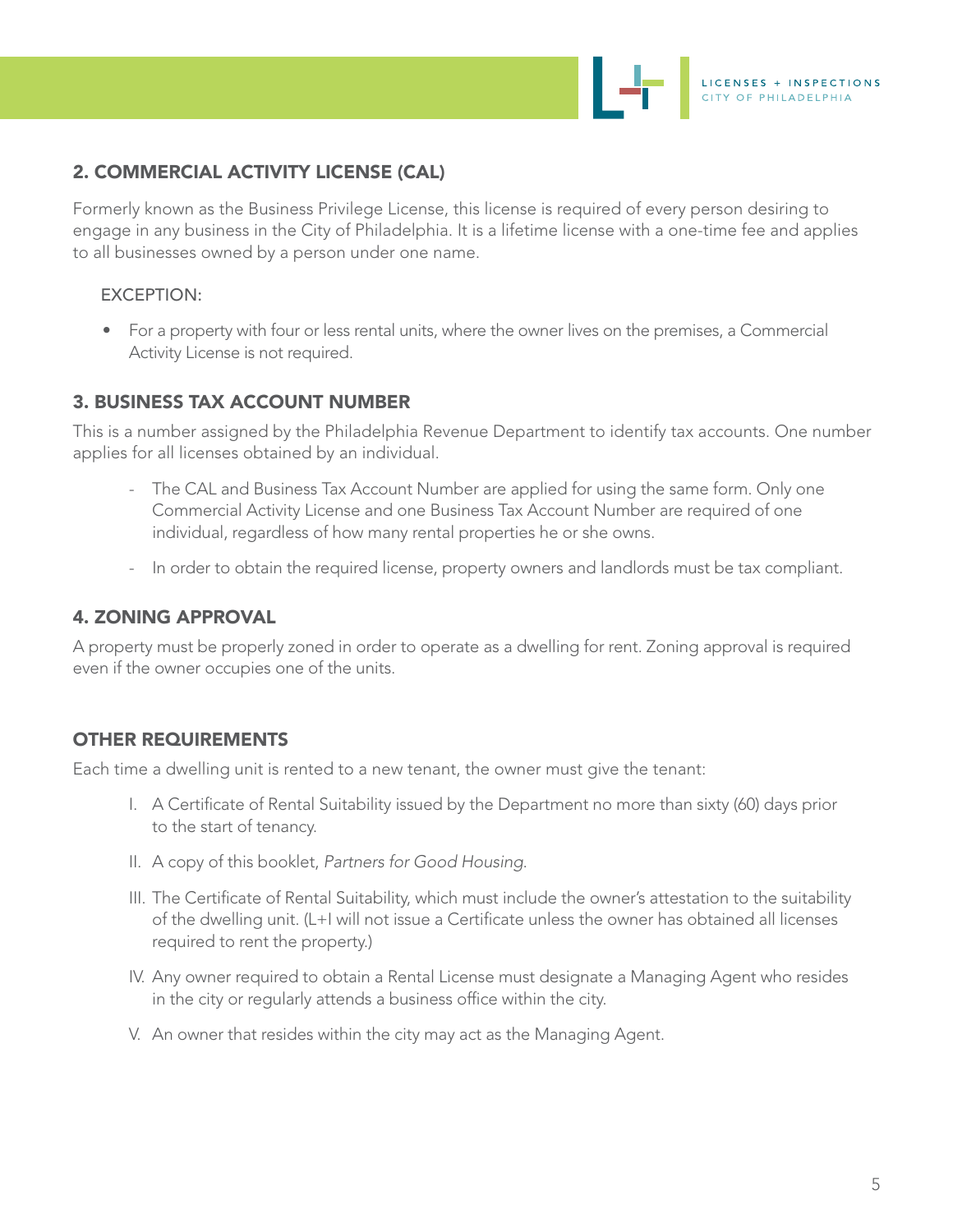#### GENERAL REQUIREMENTS

- In the City of Philadelphia, the Department of Licenses and Inspections is responsible for enforcing both the Property Maintenance Code and the Fire Code.
- The Philadelphia Fire Code, which is referenced in this booklet, is available to view online at the Department's website, www.phila.gov/li.
- Tenants, landlords, and homeowners each have the duty to keep hallways, stairways, fire escapes, and exits clear at all times. Storage of any kind under stairways is prohibited unless the space is separated from the stair by fire-resistance-rated construction.
- Rubbish and garbage are not allowed to accumulate in any location inside a building, including basements, storage, electrical, mechanical or other equipment rooms. Rooms intended for trash storage must have sprinklers and be separated from the rest of the building by one-hour fireresistance-rated construction.
- Rubbish, garbage or other materials shall not be stored or allowed to accumulate in stairways, passageways, aisles, doors, windows, fire escapes or other means of egress.
- Permitted amounts of paints and flammable liquids (including insecticides containing flammable materials) must be stored in a room separated from all other parts of the building by one-hour fire-resistance-rated construction.
- At least one fire extinguisher with a minimum rating of 2-A:10-B:C and a tag attached indicating inspections and maintenance performed during the past 12 months, is required in the public corridors or stairwells at each floor level of unsprinklered buildings. In buildings of three stories or less and having a single stairway, one such extinguisher is allowed, provided it is placed approximately equidistant from all dwelling units in the building.

As an alternative, if there are concerns about vandalism, theft, etc., a 2-A:10-B:C fire extinguisher can be mounted in each dwelling unit in the building.

- Except for one- and two-family dwellings, lighting is required in common corridors, stairways, and the exit discharge (exterior) to provide a light level of one foot-candle at the floor. This lighting must be on a circuit independent of any dwelling unit. In buildings that have more than one required exit, this lighting must have an emergency power source.
- In buildings that are required to have more than one exit (including fire escapes), exit signs are required to identify the means of egress from each floor. These signs are required to be illuminated at all times by both the normal and emergency power sources.
- In existing buildings that have more than one required exit stair, the stairs must be enclosed and separated from the corridor by fire-resistant construction. In non-high-rise buildings, doors in these exit or stair enclosures must be one-hour fire-rated self-closing doors or 1 ¾ -inch thick solid core wood self-closing doors.
- In buildings that have only one required exit, the doors from the apartments must be self-closing and one-hour fire-rated or 1 ¾-inch solid core wood door.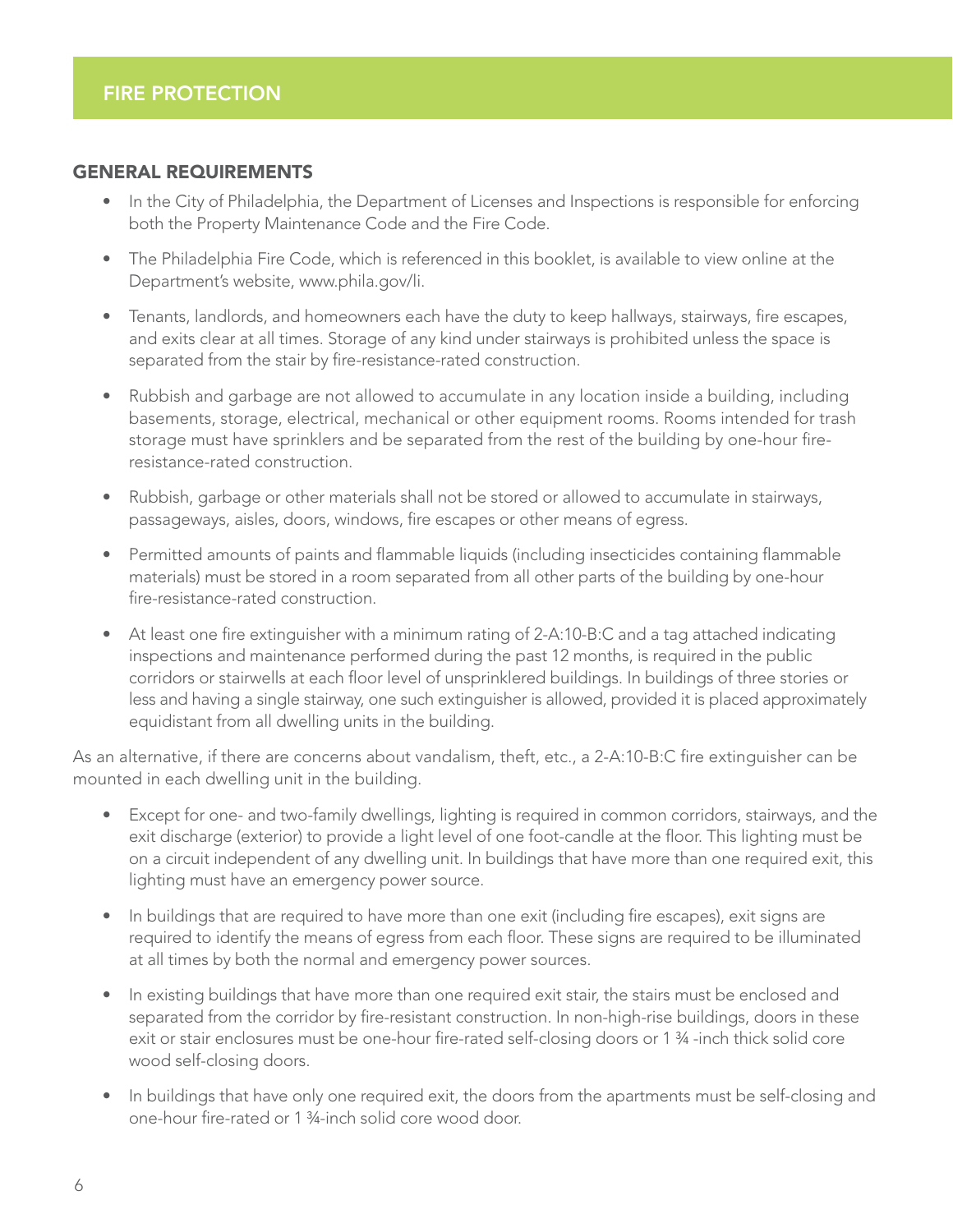

# 1. REQUIREMENTS FOR ONE- AND TWO-FAMILY DWELLINGS

Owners of one- and two-family dwellings (including owner-occupied one-family dwellings) are required to install smoke alarms powered by the building's primary power or a non-removable (sealed) 10-year battery. Smoke alarms should be installed as follows:

- In buildings built prior to January, 1998, smoke alarm interconnection is not required between multiple alarms within a dwelling unit. A permit is not required to install non-removable, battery-powered alarms; however, renovations that cause the removal of wall or ceiling coverings may trigger additional code requirements. See the Philadelphia Building or Fire Code, section 907.
- Smoke alarms must be installed in the immediate vicinity of the bedrooms and on each story of the house, including basements. In new dwelling units, they are also required in the bedrooms.
- Discretion should be used to place smoke alarms as near to the bedroom(s) as practical without causing activation by normal cooking activity or steam from bathrooms. In no event shall the detector be placed more than 15 feet from the bedroom door.
- In split-level dwellings without doors between adjacent levels, a smoke alarm is only required on the upper level, provided there is less than one full story between levels.
- In addition to the required smoke alarms, existing properties occupied as one- and two-family dwellings (R3) and those used as Residential Care facilities (R4) with five to 15 occupants, must be equipped with Carbon Monoxide (CO) detection. This detection may be AC or battery powered and should be located within 15 feet of the entrance to any bedroom or sleeping area. Combination Smoke/CO alarms are permitted.
- Annual certification of smoke alarms in one- and two-family dwellings is not required. However, upon sale of the property, the seller is required to certify in writing to the buyer that the required smoke detectors have been installed and are in proper operating condition.

#### 2. REQUIREMENTS FOR RESIDENTIAL HOTELS, MULTIPLE FAMILY DWELLINGS, AND MIXED-USE OCCUPANCIES (RESIDENTIAL LOCATED ABOVE NON-RESIDENTIAL)

#### SMOKE ALARMS

,

- Smoke alarms are required within the dwelling units of buildings that are not sprinklered throughout, in the same fashion as described for one- and two-family dwellings, except that battery-powered units are not accepted for any of the required smoke alarms. These should not be connected to the building's automatic fire alarm system as their purpose is to sound their self-contained alarm only in the dwelling unit where they are activated.
- In existing high-rise buildings that are not sprinklered throughout, a smoke alarm is required in each bedroom in addition to the ones in the vicinity of the bedrooms.

# FOR YOUR INFORMATION:

ACCORDING TO THE NATIONAL FIRE PROTECTION AGENCY, THERE ARE APPROXIMATELY 72,000 CARBON MONOXIDE INCIDENTS IN THE U.S. EACH YEAR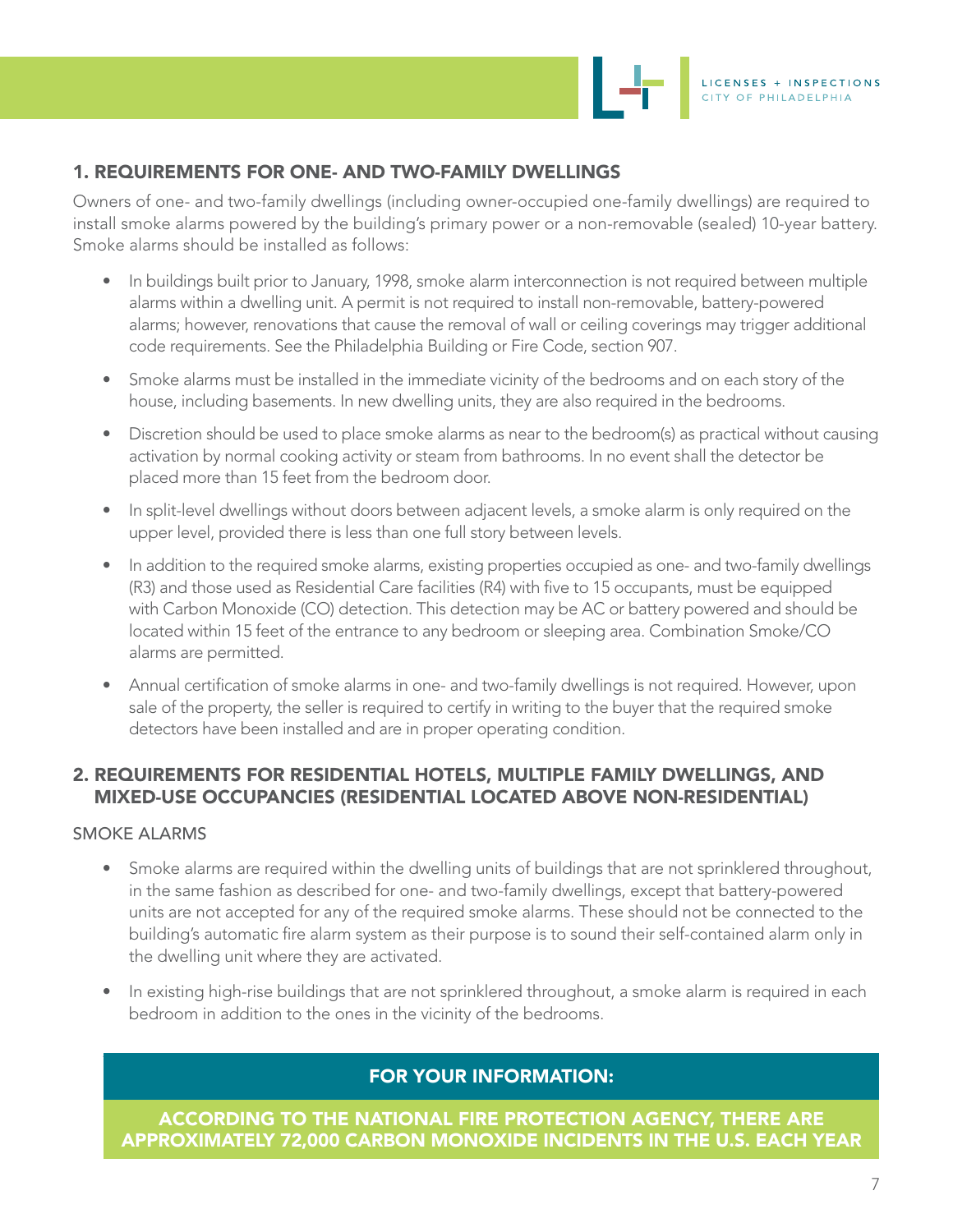#### FIRE ALARM SYSTEMS

- A manual and automatic fire alarm system is required in the following occupancies:
	- Existing Use Group R1 (hotels, motels, etc.) except where specified in section 907.1.8 of the Philadelphia Fire Code
	- Existing Use Group R2 (buildings containing 3 or more apartments, condominiums, rooming units, dormitories, etc.) except where the building is protected by an automatic fire suppression system (sprinklers) or those meeting the exception specified in Fire Code section 907.1.9
	- Existing mixed use occupancies (for example, an apartment above a grocery store) except where the building is protected by an automatic fire suppression system (sprinklers)
	- Existing Use Group R4 (assisted living up 16 occupants)
- An automatic fire alarm system consists of a fire alarm panel and system smoke detectors which differ from smoke alarms, and audible devices such as bells, or horn strobe combinations used for occupant notification unless normal operations in the space produce products of combustion that would activate smoke detectors.
- A manual fire alarm system consists of a fire alarm panel with manual activation, typically a pull or break-glass station and sounding devices similar to those referenced above.
- All fire protection equipment, including fire alarm systems, must be inspected, tested, and certified each year by a qualified licensed electrical contractor or licensed fire alarm inspector. Copies of the certification must be kept on site for a period of three years.
- A fire alarm panel is required to supervise all system components for proper continuous operation, to receive signals from the devices, to activate the sounding devices, and to provide back-up power in the event of the primary power failure. Fire alarm systems in high-rise buildings or those installed after January 1, 2004, are also required to be monitored in accordance with the Philadelphia Building Code.
- The Fire Department must be notified IMMEDIATELY through "911" of the activation of any fire alarm, excluding the household fire warning detectors that are installed in the dwelling units.

#### 3. FIRE ALARM REQUIREMENTS UNIQUE TO BUILDINGS THAT REQUIRE MORE THAN ONE EXIT STAIR

- The fire alarm panel is required to have at least one zone per floor.
- A manual fire alarm box (break-glass or pull station) is required at each door from the corridor to building exit stairs on each floor. At each box, a sign should be affixed, stating "IN CASE OF FIRE: SOUND ALARM AND CALL 911."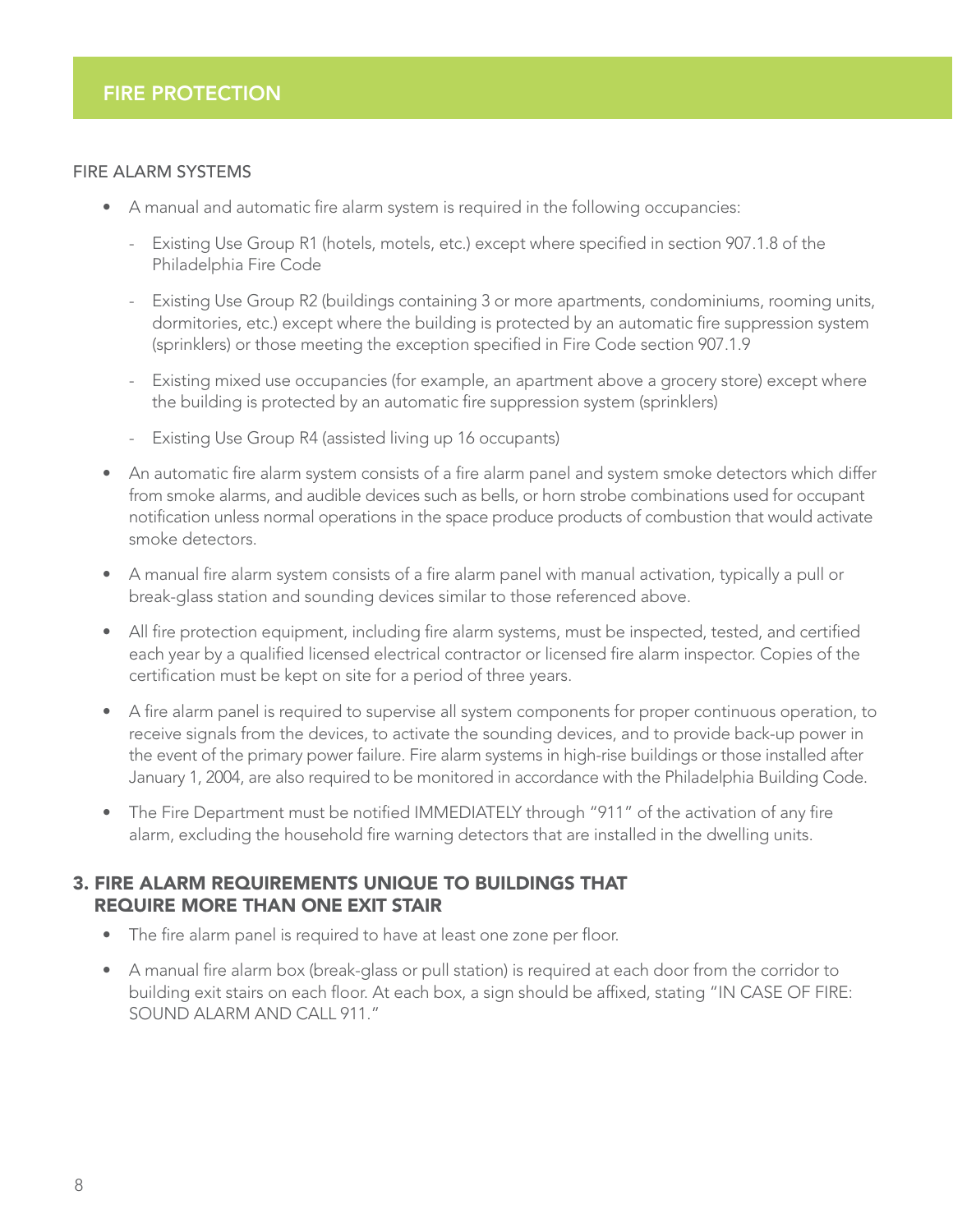

## 4. FIRE ALARM REQUIREMENTS UNIQUE TO "SMALL" APARTMENT BUILDINGS

This type of building does not exceed three stories and has only one exit stairway or two exit stairways that are both visible from all points within a maximum 20-foot long vestibule or corridor between the stairs.

- The fire alarm panel is permitted to have a minimum of one zone that incorporates all of the system devices in the building.
- A manual fire alarm box (break-glass or pull station) is required only at the exit door from the stairway to the outside, not on each floor. At the box, a sign shall be affixed, stating "IN CASE OF FIRE: SOUND ALARM AND CALL 911".

# 5. FIRE ALARM REQUIREMENTS FOR MIXED OCCUPANCIES

- An automatic electrically-powered fire alarm system with smoke detection is required in the nonresidential use unless it is sprinklered throughout.
- Where the non-residential use is a drinking and/or dining establishment, heat detectors are permitted in lieu of smoke detectors in the kitchen, in patron areas where smoking is permitted, and in patron areas where skillet or sizzling-type entrees (such as fajitas) are served. All other detectors in the non-residential use are required to be smoke detectors.
- The sounding devices are required to be located in the non-residential use and typically in the stairway or hallways in multiple-family dwellings above. Where the use above the non-residential use is a singlefamily or two-family use where there is no common hallway or stairway serving all floors, sounding devices will be required in the dwelling unit(s). The sounding devices are required to be activated by the manual fire alarm boxes, fire suppression systems including commercial kitchen suppression, and all smoke detectors within the property excluding smoke alarms installed within dwelling units.
- Manual fire alarm boxes must be located at the exits from the non-residential use but be connected to sounding devices throughout the building. Manual fire alarm boxes are not required in the exits from the residential use if it is a one- or two-family dwelling.

#### FOR YOUR INFORMATION:

ACCORDING TO THE U.S. FIRE ADMINISTRATION, COOKING IS THE LEADING CAUSE OF FIRE IN RESIDENCES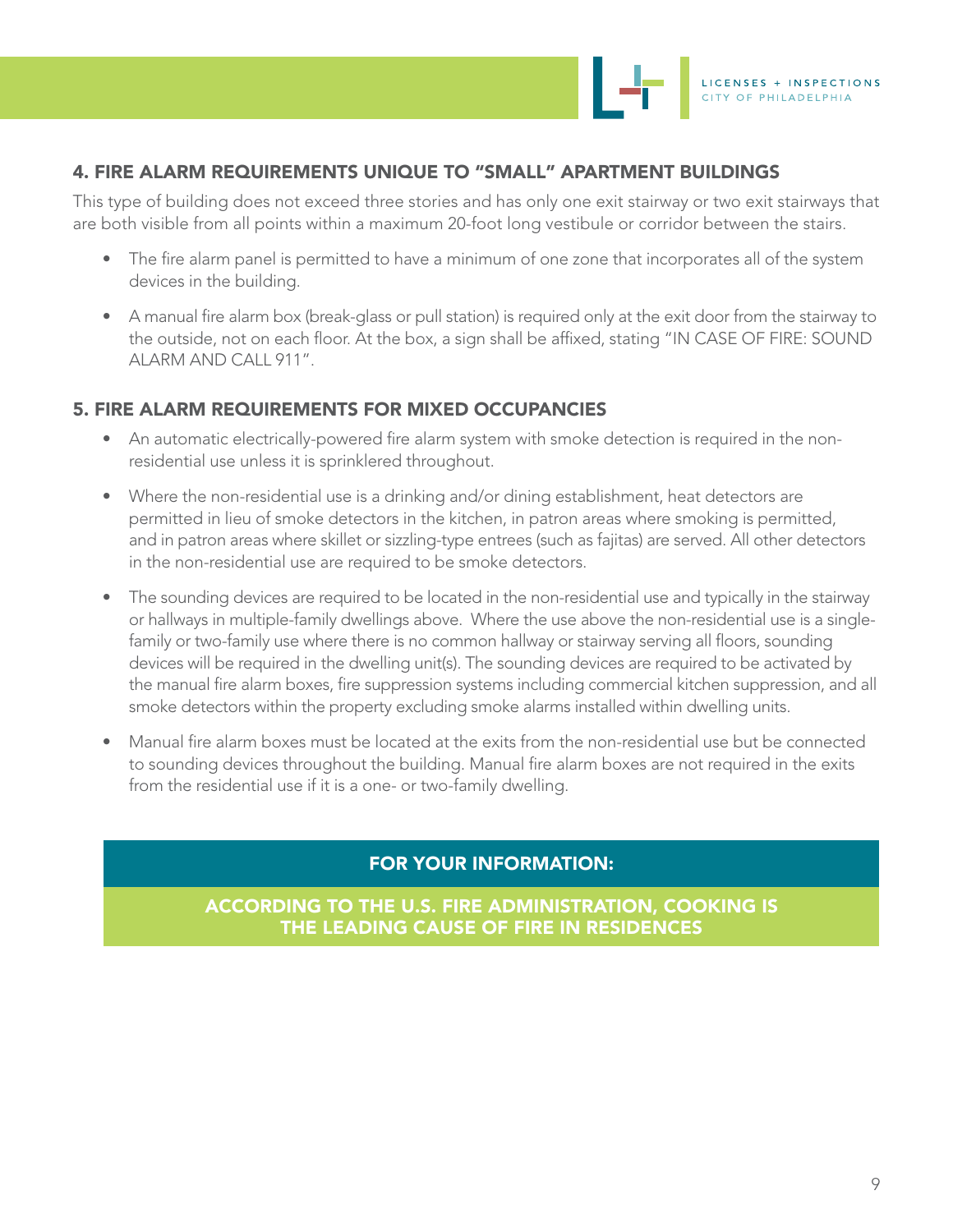#### REQUIRED PLUMBING FACILITIES

- Every dwelling unit is required to have the following:
	- A water closet (toilet) in a room that gives privacy.
	- A lavatory basin (sink) located in the same room as the water closet or in close proximity to the water closet room door.
	- A bathtub or shower in a room that gives privacy. This room may be the same as the room with the toilet or a separate room.
	- An openable window or an approved ventilating system in each bathroom.
- Rooming houses require one water closet for each four rooming units.
- All toilet rooms, bathrooms, and equipment must be kept in good working condition.
- Tenants must keep the bathroom and bathroom equipment clean and sanitary.

#### REQUIRED KITCHEN FACILITIES

- A kitchen sink
- Tenants are responsible to keep the sink clean and use it properly.
- Dwelling units must be provided with permanent cooking facilities .The cooking equipment must be properly installed, work safely and effectively, and be maintained in good working condition. The tenant must use the cooking equipment properly and must keep it clean and sanitary.
- Cooking and cooking equipment is not permitted in any Rooming or Dormitory Unit (coffee pots and microwave ovens are not considered cooking equipment).

#### FOR YOUR INFORMATION:

#### PORTABLE COOKING EQUIPMENT THAT USES FLAME IS PROHIBITED. COOKING EQUIPMENT THAT USES GASOLINE OR KEROSENE AS FUEL IS PROHIBITED.

#### WATER SYSTEMS

- The landlord must provide running water and facilities for hot water. Hot water must be available at not less than 110 degrees and not more than 125 degrees and at sufficient volume and pressure to enable the fixture to function properly.
- All plumbing equipment must be connected to the City water and sewage systems unless the City gives permission to use a private system.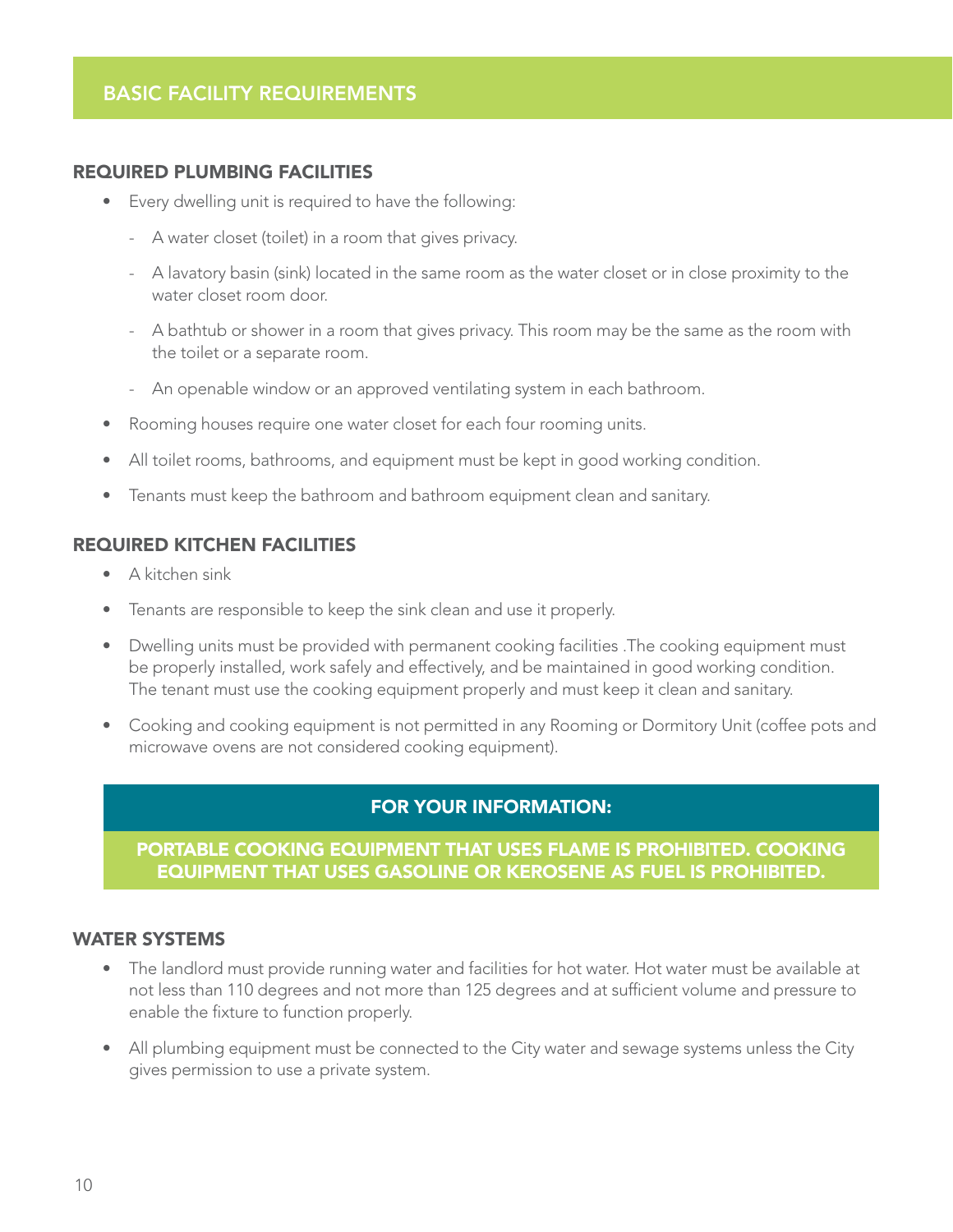

# **Supplement to Partners in Good Housing, p. 10**

The following information is provided by the Philadelphia Water Department and Department of Public Health:

Old plumbing fixtures and solder, and the service pipe connecting a residential property to the public water main, may contain lead that can enter the drinking water. The City treats its drinking water to reduce the risk of exposure from lead materials used in home plumbing. Using fresh water from the main will further reduce the risk of lead exposure from your plumbing, so if the water tap has not been used in more than six hours it is recommended that you run the water for at least three minutes before drinking or cooking with it. This time may need to be longer depending on how far the tap is from the water main. Also, you should always use cold water for drinking, cooking, or making baby formula. For more information, visit the [Philadelphia Water Department](https://www.phila.gov/water/wu/drinkingwater/lead/Pages/overview.aspx)  [websit](https://www.phila.gov/water/wu/drinkingwater/lead/Pages/overview.aspx)e.

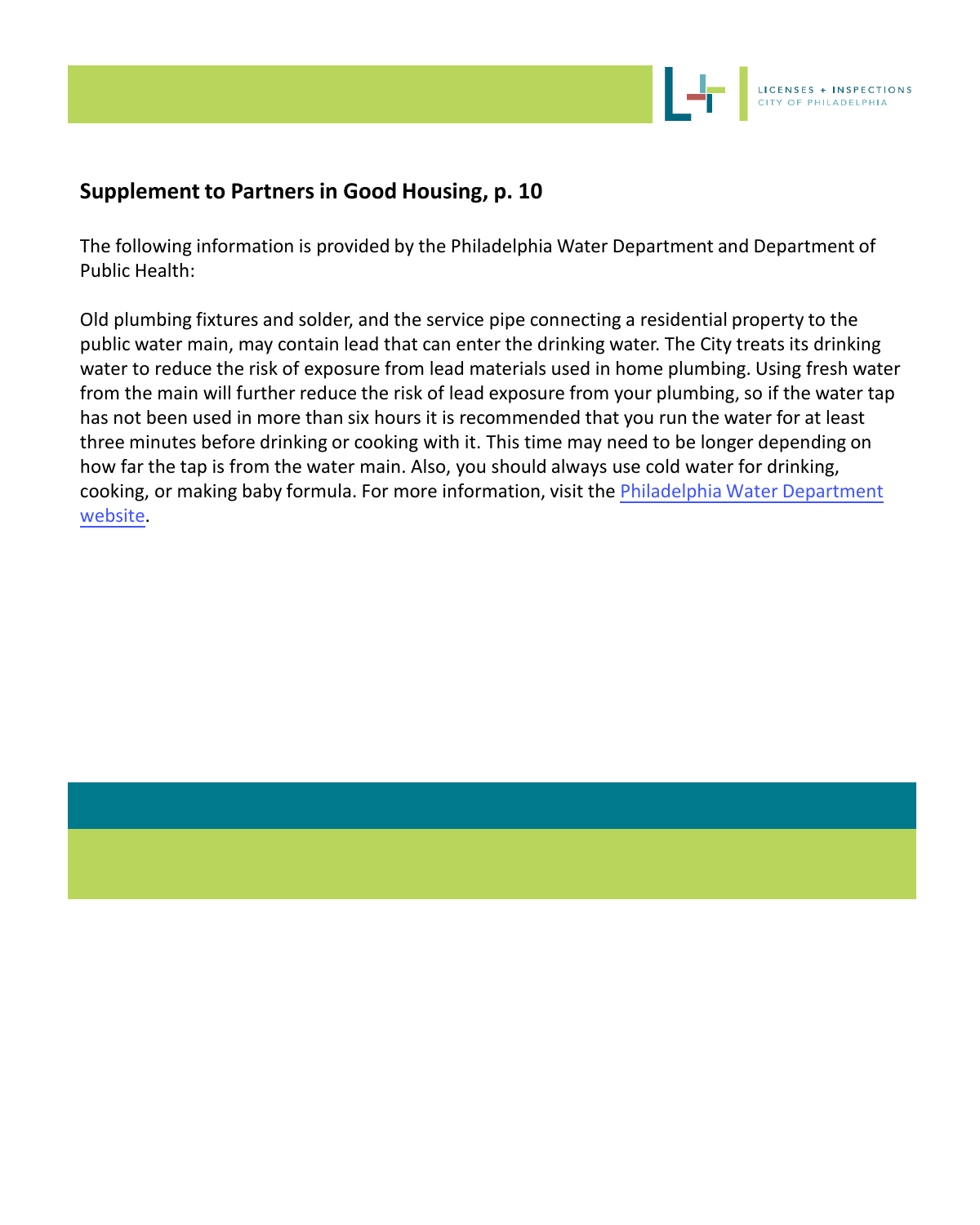#### HEATING FACILTIES

- The landlord must provide a central heating system or an approved separate permanent heating system for each rental house or apartment. Heating equipment must be safe, properly installed, and adequate to heat the entire dwelling unit.
- In buildings with two or more dwelling units and in rooming houses, the landlord must supply heat at a temperature of 68 degrees for each apartment from October 1 through April 30. Cooking equipment or appliances cannot be used for heating.
- The landlord does not have to supply heat if the dwelling unit is provided with separate permanent heating equipment solely under the control of the tenant of that apartment.
- Approved portable kerosene heaters are only permitted in one- and two-family dwellings provided they comply with the Fire Code. They should not be within 3' of combustible materials, have all fuel containers stored outside, should never be left unattended, be shut down before sleeping, and should only be re-fueled outdoors.

#### ELECTRICAL SYSTEMS

- Dwelling units must be served by a minimum three-wire 120/240 volt single-phase service not less than 60 amperes.
- Every habitable space must have at least two separate and remote electrical outlets. Bathrooms, closets, halls, storage, utility and similar spaces are not considered habitable space.
- Laundry areas must contain one grounded receptacle or ground fault circuit interrupter and bathrooms must contain at least one receptacle. New bathrooms require a receptacle with groundfault-circuit interrupter protection.
- Every bathroom, toilet room, kitchen, laundry room, furnace room, interior stairway, and public hall must have at least one light fixture.
- Every public hall and stairway in buildings with three or more apartments must be lit by an electric fixture at all times.
- Multi-family dwellings (three or more) are required to have automatic exterior lighting over each street entrance and in each side or rear yard.
- Emergency lighting is required in hallways and stairways in buildings with two or more exits.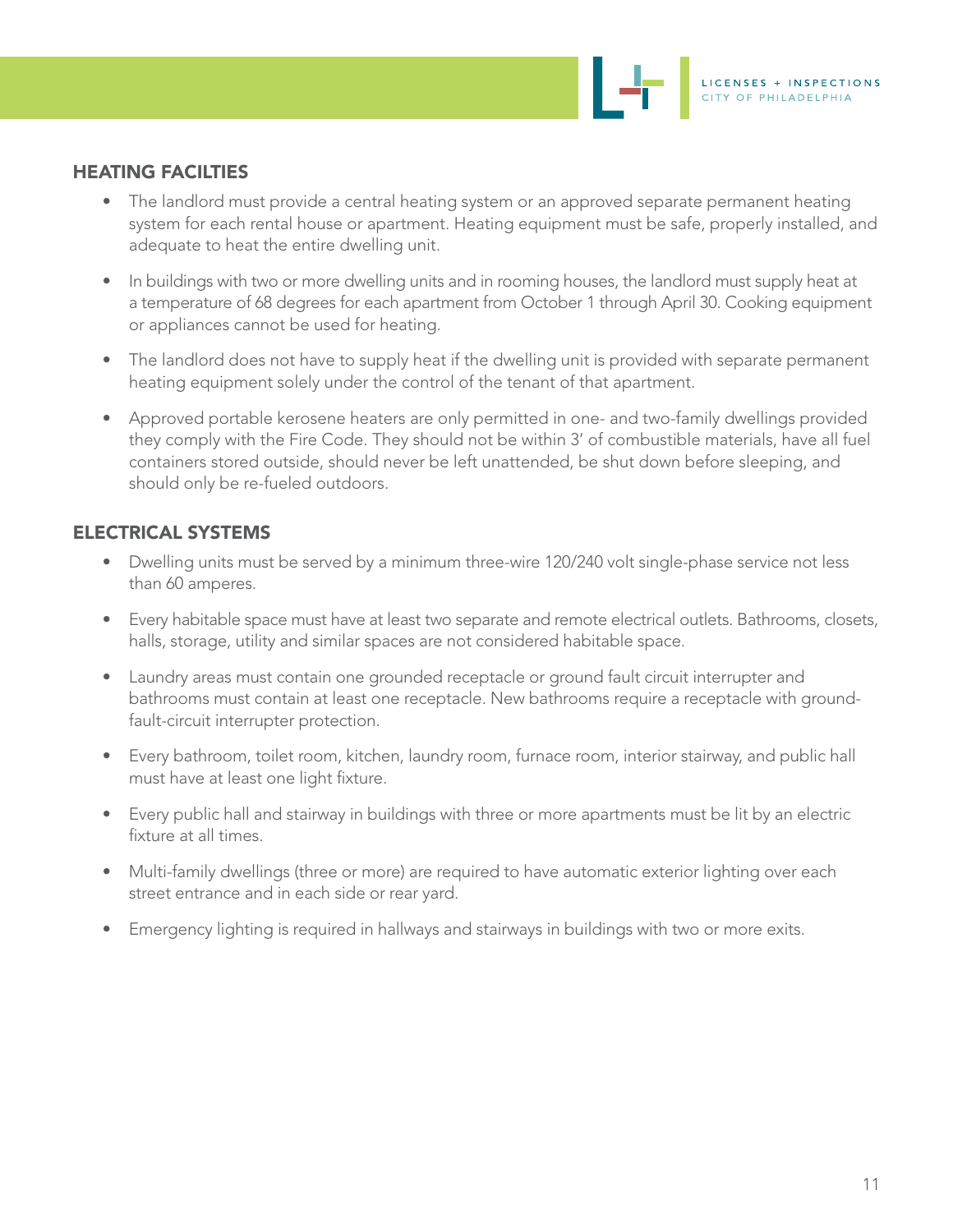## KEEPING THE HOME HEALTHY AND SAFE

Mitigating environmental hazards in the home is the responsibility of and requires action from both landlords and tenants. The Philadelphia Department of Public Health recommends following the U.S. Department of Housing and Urban Development's Seven Tips for keeping a Healthy Home:

- 1. Keep it Dry. Prevent water from entering your home through leaks in roofing systems, keep rain water from entering the home due to poor drainage, and check your interior plumbing for any leaking.
- 2. Keep it Clean. Control the source of dust and contaminants, creating smooth and cleanable surfaces, reducing clutter, and using effective wet-cleaning methods.
- 3. Keep it Safe. Store poisons out of the reach of children and properly label them. Secure loose rugs and keep children's play areas free from hard or sharp surfaces. Install smoke and carbon monoxide detectors and keep fire extinguishers on hand.
- 4. Keep it Well-Ventilated. Ventilate bathrooms and kitchens, and use whole house ventilation for supplying fresh air to reduce the concentration of contaminants in the home.
- 5. Keep it Pest-free. All pests look for food, water and shelter. Seal cracks and openings throughout the home; store food in pest-resistant containers. If needed, use sticky-traps and baits in closed containers, along with least toxic pesticides such as boric acid powder.
- 6. Keep it Contaminant-free. Reduce lead-related hazards in pre-1978 homes by fixing deteriorated paint, and keep floors and window areas clean by using a wet-cleaning approach. Test your home for radon, a naturally occurring dangerous gas that enters homes through soil, crawlspaces, and foundation cracks. Install a radon removal system if levels above the EPA action-level are detected.
- 7. Keep it Well-Maintained. Inspect, clean and repair your home routinely. Take care of minor repairs and problems before they become large repairs and problems.

For more information, please visit www.hud.gov/healthyhomes.

#### GARBAGE AND TRASH

- The interior and exterior of every premise must be free from any accumulation of rubbish or garbage.
- Occupants must place all rubbish and trash in storage containers or in disposal equipment, such as incinerators.
- The owner of every dwelling shall supply one of the following: an approved mechanical food waste grinder in each dwelling unit; an approved incinerator unit in the structure available to the occupants, or an approved leakproof, covered, outside garbage container.
- Garbage, not ground or incinerated, must be placed in leak-proof containers with tight-fitting lids. Combustible waste must be placed in covered containers or in sturdy bags that are securely tied. Newspapers and magazines should be tied in bundles.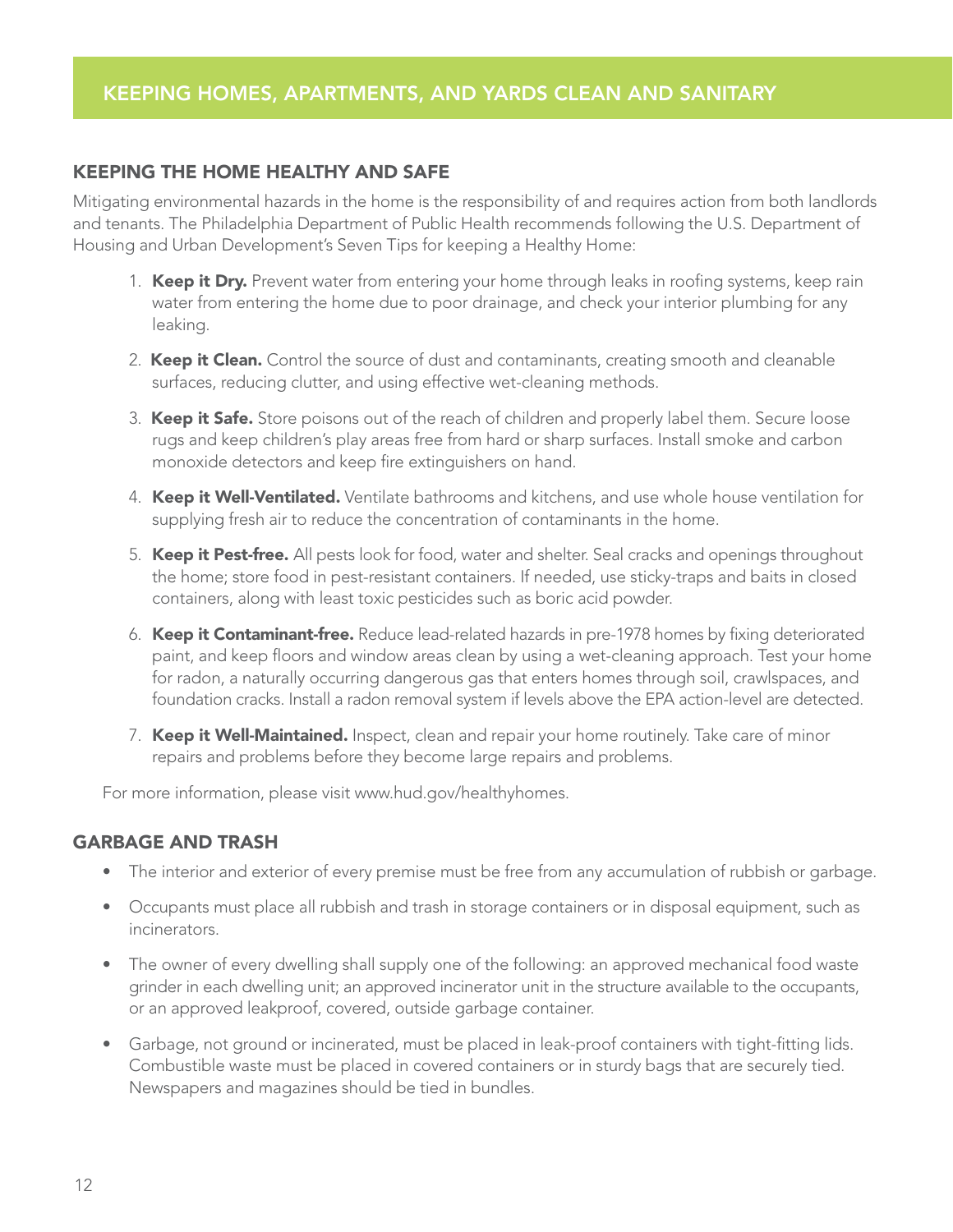LICENSES + INSPECTIONS CITY OF PHILADELPHIA

- All containers must be kept clean and sanitary.
- Refrigerators and similar equipment shall not be discarded or stored on premises without first removing the doors.

# RECYCLING

- Recycling is the law in Philadelphia. If you don't recycle, you can be fined. Residents need to obtain their own recycling container - no larger than 20 gallons in size. Using multiple containers is okay, as long as they are used only for recycling set-out. A free recycling container may be available to city residents at any one of the Department of Streets' Sanitation Centers (call 215-685-7329).
- The City will collect recycling curbside at residential buildings of six or fewer dwelling units.
- Owners of buildings with more than six dwelling units are responsible for providing recycling services through their own means. Usually, this means through a private contract with a recycling service provider. Owners of condo and co-op buildings may elect to register with a Streets Department program.
- Landlords are responsible for notifying tenants of the City trash and recycling regulations.

# CARE AND MAINTENANCE OF YARDS AND FENCES

- The landlord and the homeowner must ensure that their yards drain properly.
- The tenant must keep the yard clean and sanitary.
- Fences must be kept in good repair by the homeowner or landlord.

# INSECTS AND RODENTS

- Owners are responsible for extermination within the structure prior to renting or leasing.
- The occupant of a single family dwelling must keep the house clean and sanitary. It is the occupant's responsibility to have insects, rodents, and/or other pests exterminated.
- The owner of a structure with two or more dwelling or rooming units is responsible for extermination of public or shared areas. If the infestation is caused by the failure of an occupant to prevent infestation, the occupant and the owner shall be responsible for extermination.

# FOR YOUR INFORMATION:

THE CITY HOLDS THE LANDLORD RESPONSIBLE FOR ALL REPAIRS REQUIRED BY LAW, REGARDLESS OF ANY AGREEMENT OR LEASE BETWEEN THE TENANT AND LANDLORD.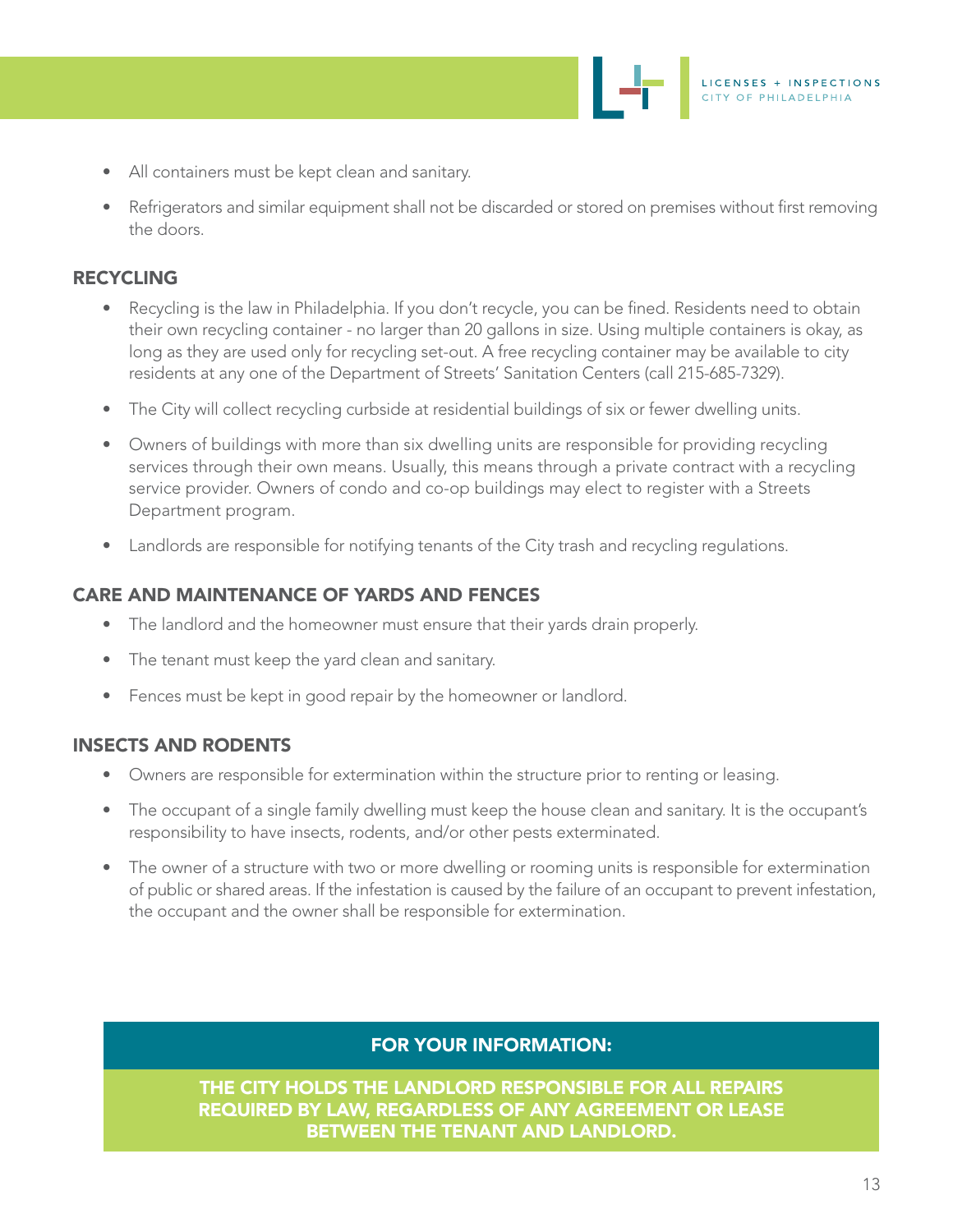#### REPAIRS

- The landlord or homeowner is responsible for all repairs that are necessary to keep the building in good condition.
- All foundations, walls, roofs, floors, ceilings, windows, doors, stairs, and porches must be safe, weather-tight, and rodent proof.
- All interior doors, cabinets, shelves, and other supplied equipment must be kept in sound condition and good repair.
- Exterior wood or metal surfaces must be painted or covered with protective coating to prevent deterioration. Exterior walls must be pointed and cracks sealed to keep them weather-tight and waterproof.
- All plumbing and heating equipment must be properly installed, kept in good mechanical condition, and free from leaks and stoppages.

# LEAD PAINT

- Lead paint shall not be permitted to remain on interior surfaces of any dwelling, rooming house, dwelling unit, or rooming unit occupied by children when the Department of Public Health determines that its presence creates a health hazard.
- The Environmental Protection Agency's Renovation, Repair and Painting Rule (the RRP Rule), has been in effect since June 23, 2008, to protect against hazardous lead dust. The RRP applies to renovation, repair or painting work in a property that:
	- Was built before 1978;
	- Is visited or occupied by children under six years of age; and
	- Will disturb more than six square feet of painted surface on walls or woodwork (interior) or 20 square feet (exterior)
- There is no safe level of lead in the human body. Children under the age of six are most susceptible to the effects of lead. Even at low blood lead levels, the result of lead exposure can result in behavior and learning problems, lower IQ and hyperactivity, slowed growth, hearing problems, and anemia.

If the landlord does his/her own work on rental properties subject to the RRP rule and/or uses his/her own employees to do so, the landlord must be an EPA-certified RRP firm and only use trained and certified workers to do the work. If the landlord hires a contractor to do the work, the landlord does not need to be certified, but the contractor doing the work does.

For more information, please see the EPA website at: http://epa.gov/lead/rrp.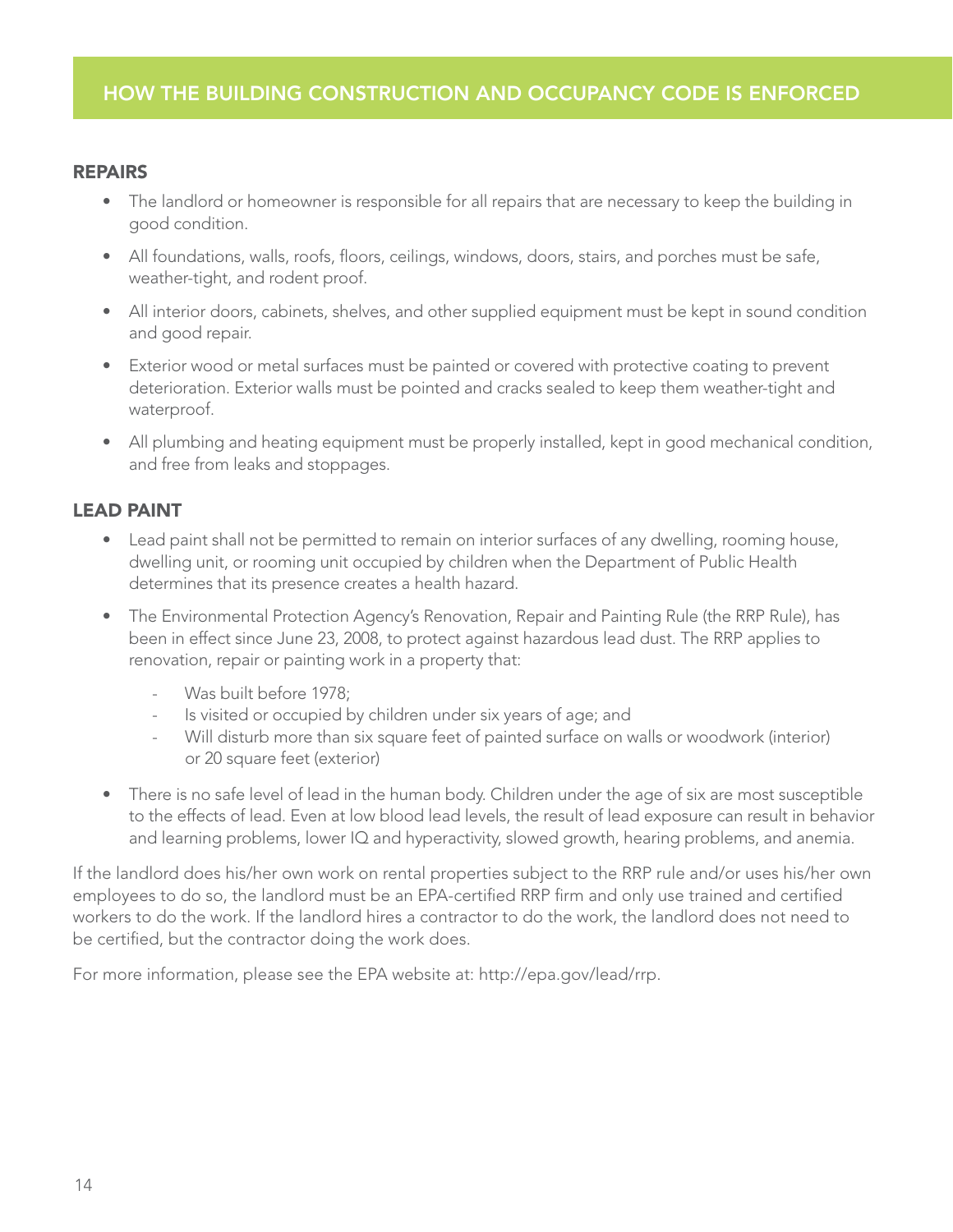

#### **GENERAL**

The City enforces the Building Construction and Occupancy Code by sending inspectors to examine housing conditions. The Department of Licenses and Inspections is authorized and directed by law to conduct such inspections at reasonable times. Inspectors must show proper identification.

When a violation is found, the Department notifies the responsible party – either the landlord, the tenant, or the homeowner. That person is told to correct the violation within a certain period of time.

At the end of that time, there will be a re-inspection. If the person has not corrected the violation, the Department lists the case for a hearing before the Municipal Court and the person is notified of the date to appear. The Municipal Court is empowered to fine the guilty party.

In extreme cases such as structurally dangerous buildings, properties which are vacant and open to trespass, or those with hazardous material storage, the Department is authorized to correct any violations which are considered unsafe or hazardous, if the violations are not corrected. The City charges the cost of the corrections to the violator and, with the approval of the Law Department, can collect the cost by liens on the property.

# **COMPLAINTS**

If the landlord is not carrying out his or her responsibilities, the tenant should tell the landlord what the problems are. If the landlord fails to act, the tenant should report the problems to the Department of Licenses and Inspections by calling 311.

When filing a complaint, the person must give his or her name and/or address, the address of the property, and the nature of the complaint. A case will be generated and referred to the appropriate inspection unit.

If an inspector is unable to enter the property, he or she will leave a card. The recipient is required to call the number on the card to arrange for an inspection.

The Department does not divulge the identity of a complainant.

# APPEALS

Any person who believes that the Department has erred in some action that has been taken, or wishes to obtain a variance from the requirements of the Building Construction and Occupancy Code, may appeal to the Department's Boards Administrator. The Administrator is located at the following:

> MUNICIPAL SERVICES BUILDING 1401 JOHN F. KENNEDY BOULEVARD PHILADELPHIA, PA 215-686-2427